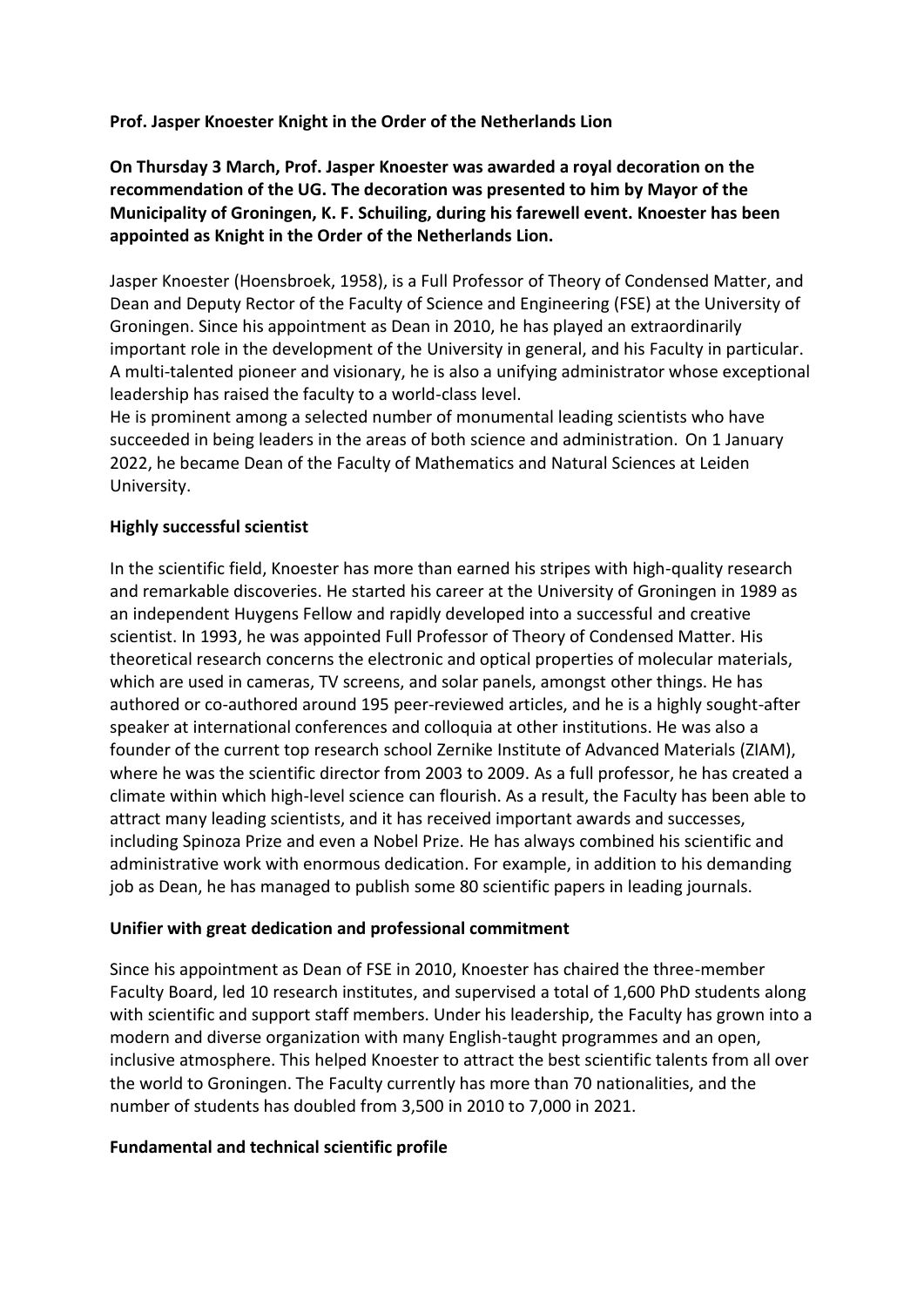As Dean, Knoester was closely involved in the implementation of the sector plans for physics and chemistry, which were aimed at increasing student intake, improving success rates, and sharpening the research profiles of these disciplines. As a result of his commitment and vision, the Faculty now has a strong profile in both fundamental and technical science, with results including new research groups in Biomedical Engineering and Mechanical Engineering. Like no other, he sought connections with science faculties at other universities, as well as with other scientific disciplines, especially social sciences and humanities within and outside the University of Groningen. For example, under his leadership, FSE has become a very good partner to UMCG in both research and teaching. The fruits of these efforts include the initiative for the Health Technology Research & Innovation Cluster. In addition, FSE and UMCG are collaborating in the field of medical imaging research, and the number of students opting for courses including Biomedical Sciences and Biomedical Engineering has increased significantly.

# **Multi-faceted administration**

Knoester has served in a variety of administrative positions within the University. For example, he has been Deputy Rector and Chief Diversity Officer, and he is a member of the University's Steering Committee for Recognition and Rewards, where he plays an important role in discussions concerning the (re)structuring of academic careers. To this end, he has taken the lead at his own Faculty with a pilot project on academic careers. As chair of the National Conference of Science Deans, he proved to be an exceptional unifier, which greatly improved the consultation between universities. With his great dedication and professional commitment, he has made an excellent contribution to the flourishing of Dutch science in the broadest sense.

# **Attention to women in a bastion of masculinity**

As a full professor, Knoester was involved in the introduction of the innovative tenure-track career policy, which gave every scientist the opportunity to develop into a full professor in 10 years' time. As Dean, he further strengthened and modernized this policy, and he has always paid attention to women within the faculty, which has traditionally been a bastion of masculinity at higher levels. He strived to achieve an equal distribution, including amongst full professors, and he has brought about a substantial increase in the number of women at the top of the Faculty. For example, he has created more than 30 positions for Rosalind Franklin Fellows. His policy of increasing gender diversity and modernizing the recruitment culture and Appointment Advisory Committees is now widely supported. The Faculty currently has a higher percentage of female full professors than other science faculties in the country. Because of these efforts, he received the first Diversity Award of the Dutch Physical Society on behalf of the Faculty in 2018.

# **Gifted lecturer and excellent supervisor**

Before becoming Dean, Knoester was named Best Physics Lecturer three times and Best Lecturer of the entire Faculty once. He is especially talented in explaining highly complex information and helping students to develop a deep understanding of the material. Even throughout his full-time appointment as Dean, he continued to give lectures. In addition, he has supervised 29 PhD students, serving as the primary supervisor for 28 of them. Students,